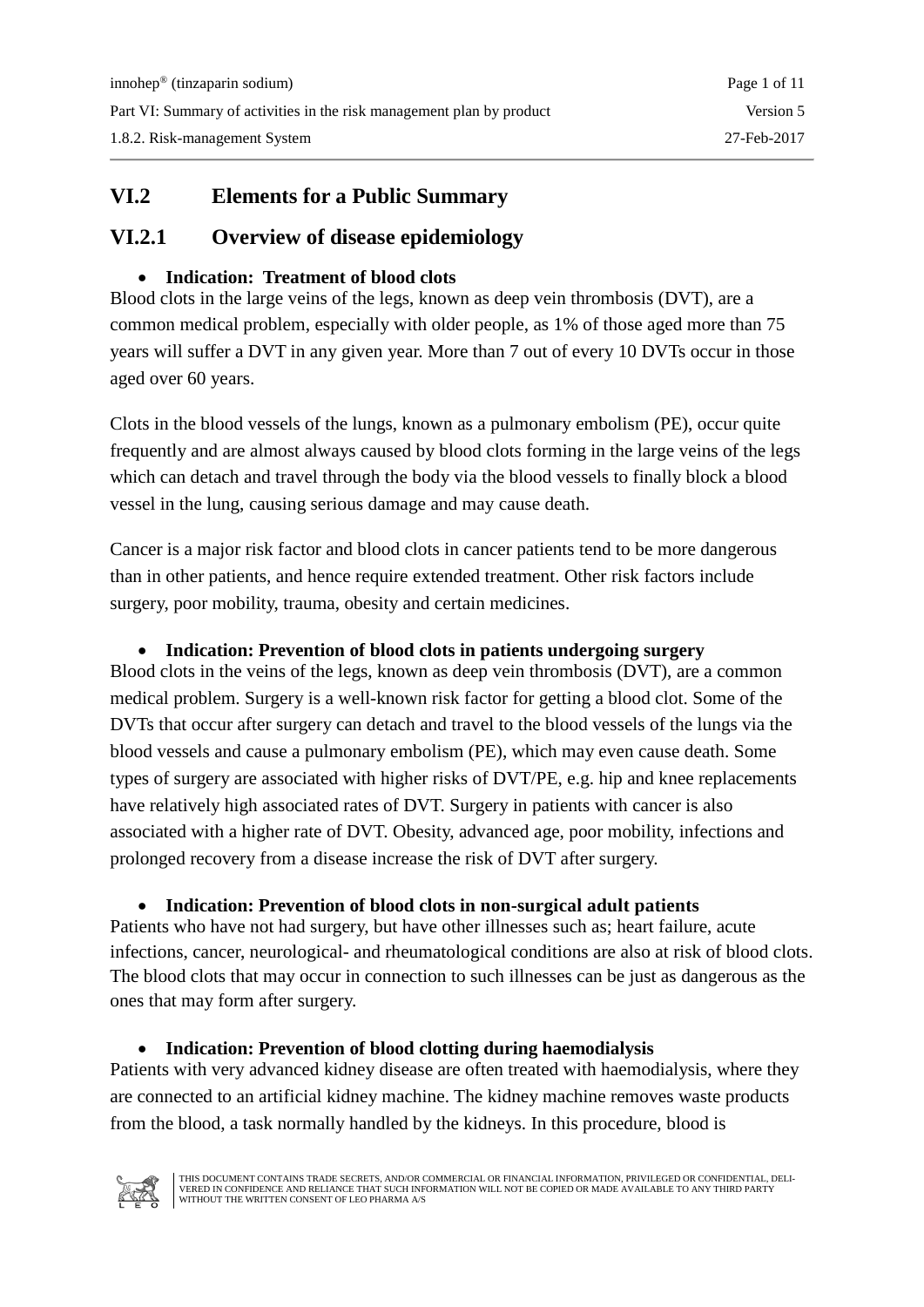transported from the body by tubes to the kidney machine, where it passes through filters and is returned to the body by further tubes. The contact between the blood and these artificial surfaces increases the risks of blood clots forming in the tubes and this can result in a failed dialysis treatment. innohep® is used in connection with haemodialysis to prevent these blood clots from forming.

# **VI.2.2 Summary of treatment benefits**

### • **Initial treatment of blood clots**

Two trials included 1,050 patients with a blood clot in the leg or lung receiving either innohep® or heparin. The aim was to compare numbers of patients in either group who had another blood clot, a major bleeding, or died after 3 months. The treatments were shown equally effective and safe.

## • **Extended treatment of blood clots**

A trial included 900 patients with cancer and a blood clot in the leg or lung receiving long term innohep® or warfarin. The aim was to compare numbers of patients in either group who developed another blood clot. innohep® was more effective than warfarin for prevention of a new blood clot.

## • **Prevention of blood clots in patients undergoing surgery**

A trial included 1,271 patients undergoing general surgery receiving innohep® or heparin for 6-10 days after surgery, with the aim of comparing numbers of patients in either group who developed a blood clot. The 3,500 unit dose of innohep® was equally effective as heparin; the innohep® 2,500 unit dose less effective.

Three trials including 2,345 patients undergoing knee or hip replacement surgery compared innohep<sup>®</sup> to placebo or other anticoagulant therapy. innohep<sup>®</sup> showed a reduction of risk of blood clots compared to placebo.

The reduction of blood clots was more pronounced with innohep<sup>®</sup> than with warfarin, and equally effective for prevention of blood clots as enoxaparin.

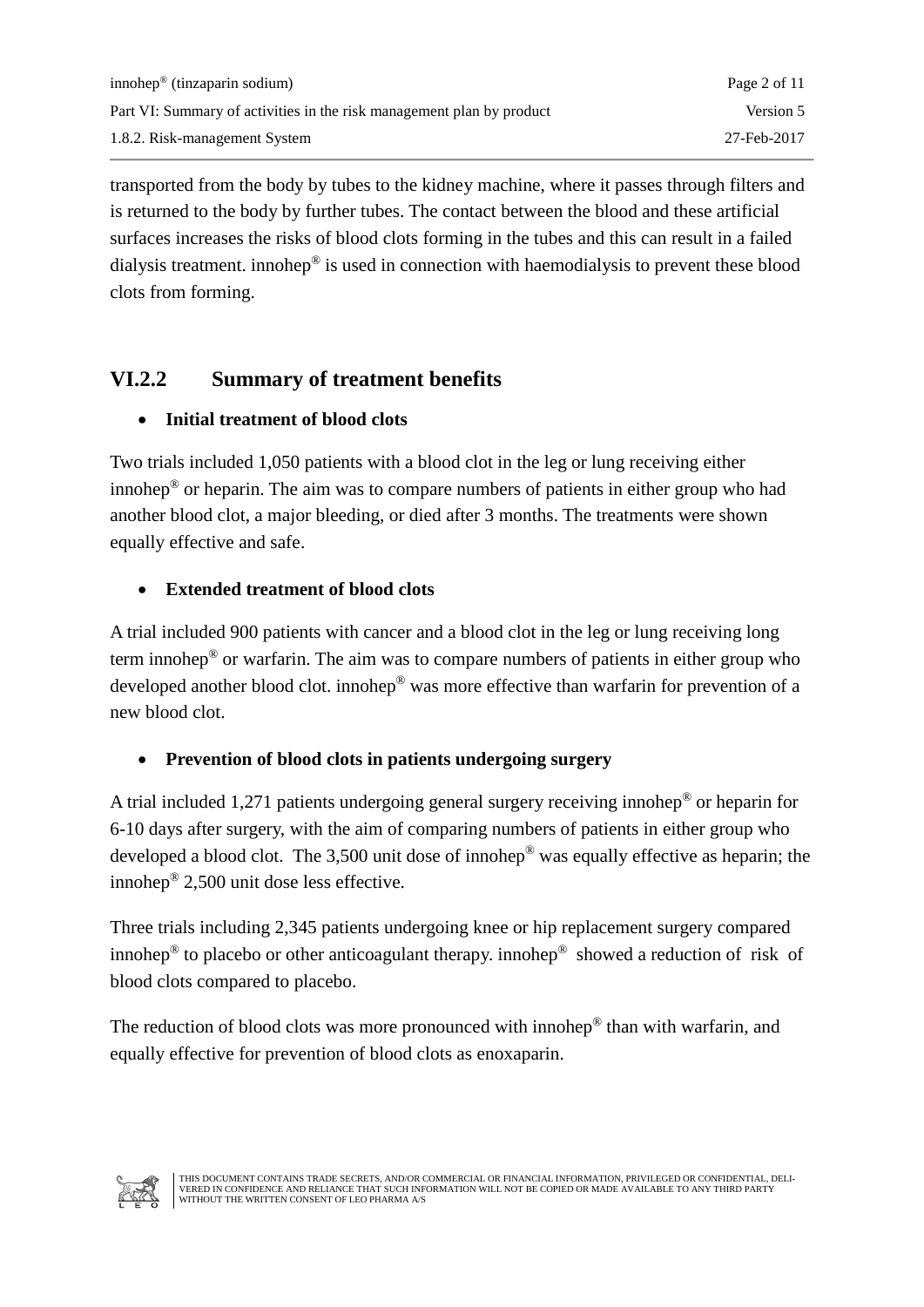#### • **Prevention of blood clots in non-surgical adult patients**

Five trials including 350 non-surgical patients showed that innohep® was effective in in preventing blood clots. The trials included patients immobilised due to spinal cord injury, elderly patients with impaired kidneys and patients with a plaster cast.

#### • **Prevention of blood clotting during haemodialysis**

Three trials with 219 patients having multiple dialyses showed that innohep® prevented blood clotting during haemodialysis.

## **VI.2.3 Unknowns relating to treatment benefits**

innohep<sup>®</sup> has been used for more than 25 years in approximately 1 billion patients in 50+ countries. Use of innohep® beyond 6 months hasn't been studied. Limited data is available with use of innohep<sup>®</sup> in patients with severely impaired kidneys, in children, during lactation and regarding the effect on fertility.



THIS DOCUMENT CONTAINS TRADE SECRETS, AND/OR COMMERCIAL OR FINANCIAL INFORMATION, PRIVILEGED OR CONFIDENTIAL, DELI-VERED IN CONFIDENCE AND RELIANCE THAT SUCH INFORMATION WILL NOT BE COPIED OR MADE AVAILABLE TO ANY THIRD PARTY WITHOUT THE WRITTEN CONSENT OF LEO PHARMA A/S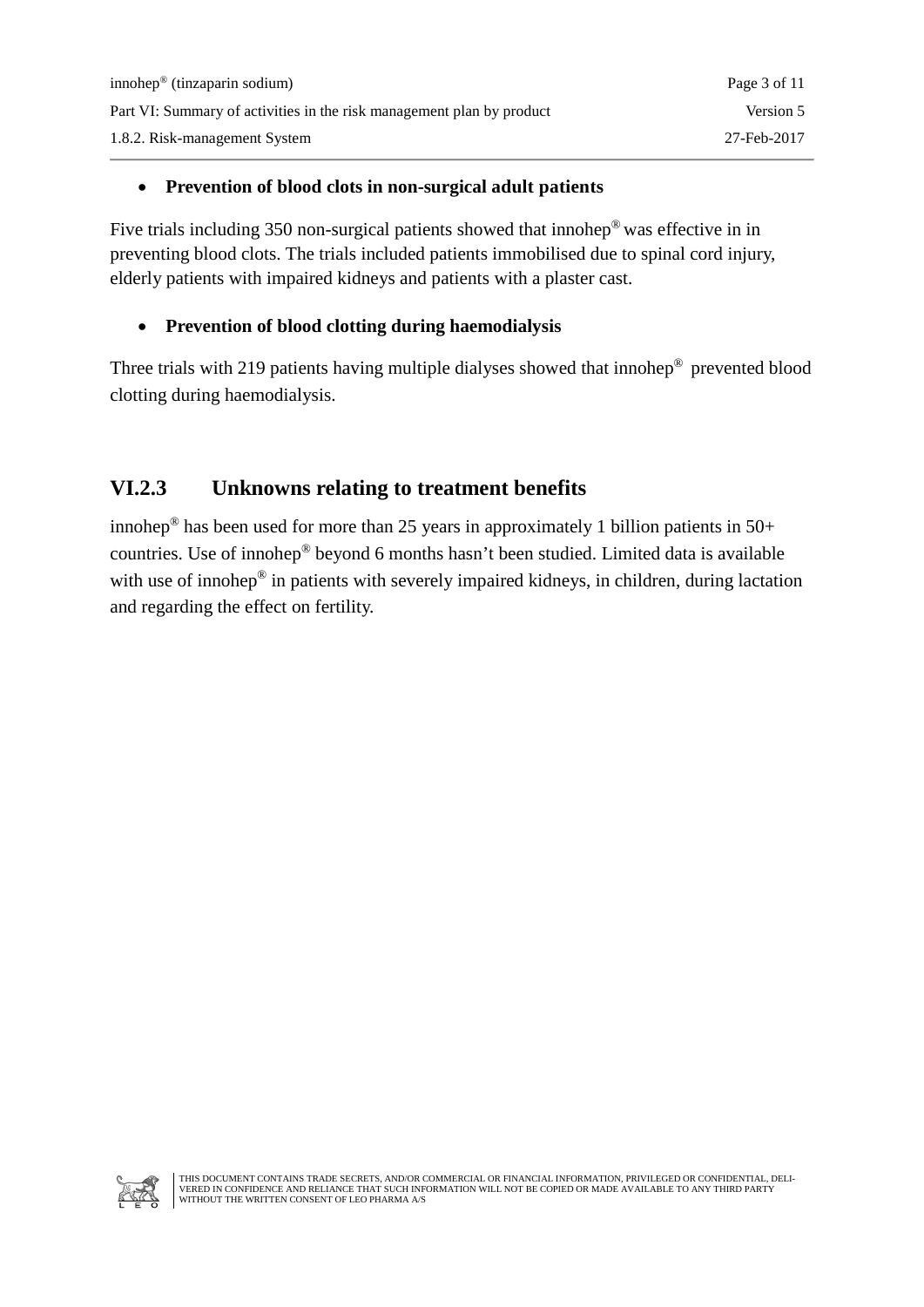1.8.2. Risk-management System 27-Feb-2017

# **VI.2.4 Summary of safety concerns**

#### **Important identified risks**

| <b>Risk</b>                | What is known                                                                                                                                                                                                                                                                                                                                                                                | Preventability                                                                                                                                                                                                                                                                                                                                                                                                               |
|----------------------------|----------------------------------------------------------------------------------------------------------------------------------------------------------------------------------------------------------------------------------------------------------------------------------------------------------------------------------------------------------------------------------------------|------------------------------------------------------------------------------------------------------------------------------------------------------------------------------------------------------------------------------------------------------------------------------------------------------------------------------------------------------------------------------------------------------------------------------|
| Serious allergic reactions | Hypersensitivity may affect 1<br>in 100 people.<br>Life-threatening allergic<br>reactions (anaphylaxis) can<br>occur; it may affects up to 1<br>in $1,000$ people.<br>Possible symptoms include<br>sudden onset of rash, itching<br>or lumpy rash, swelling of the<br>face, lips, tongue, throat or<br>other parts of the body,<br>shortness of breath, wheezing<br>or difficulty breathing. | The patient information<br>leaflet explains that if a<br>patient experiences allergic<br>signs or symptoms and<br>innohep $\mathcal{P}$ is suspected to be<br>the cause, medical advice<br>should be sought straight<br>away as urgent medical help<br>may be needed.<br>Additionally, use of innohep®<br>must be avoided in patients<br>with known hypersensitivity<br>to the active substance or any<br>of the excipients. |
| Bleeding<br>(Haemorrhage)  | Bleeding of any kind and<br>severity is a known side<br>effect of innohep®. Severe<br>bleedings may affect up to 1<br>in 100 people. Possible<br>symptoms may include red or<br>brown urine, black tarry<br>stools, unusual bruising (very<br>painful, large or dark<br>bruises), bleeding from your<br>nose or mouth or any wound<br>that will not stop.                                    | Patients at high risk of<br>bleeding cannot receive<br>innohe $p^{\circledR}$ .<br>The patient information<br>leaflet explains that if a<br>patient experiences signs of a<br>severe bleeding, medical<br>advice should be sought<br>straight away.                                                                                                                                                                          |

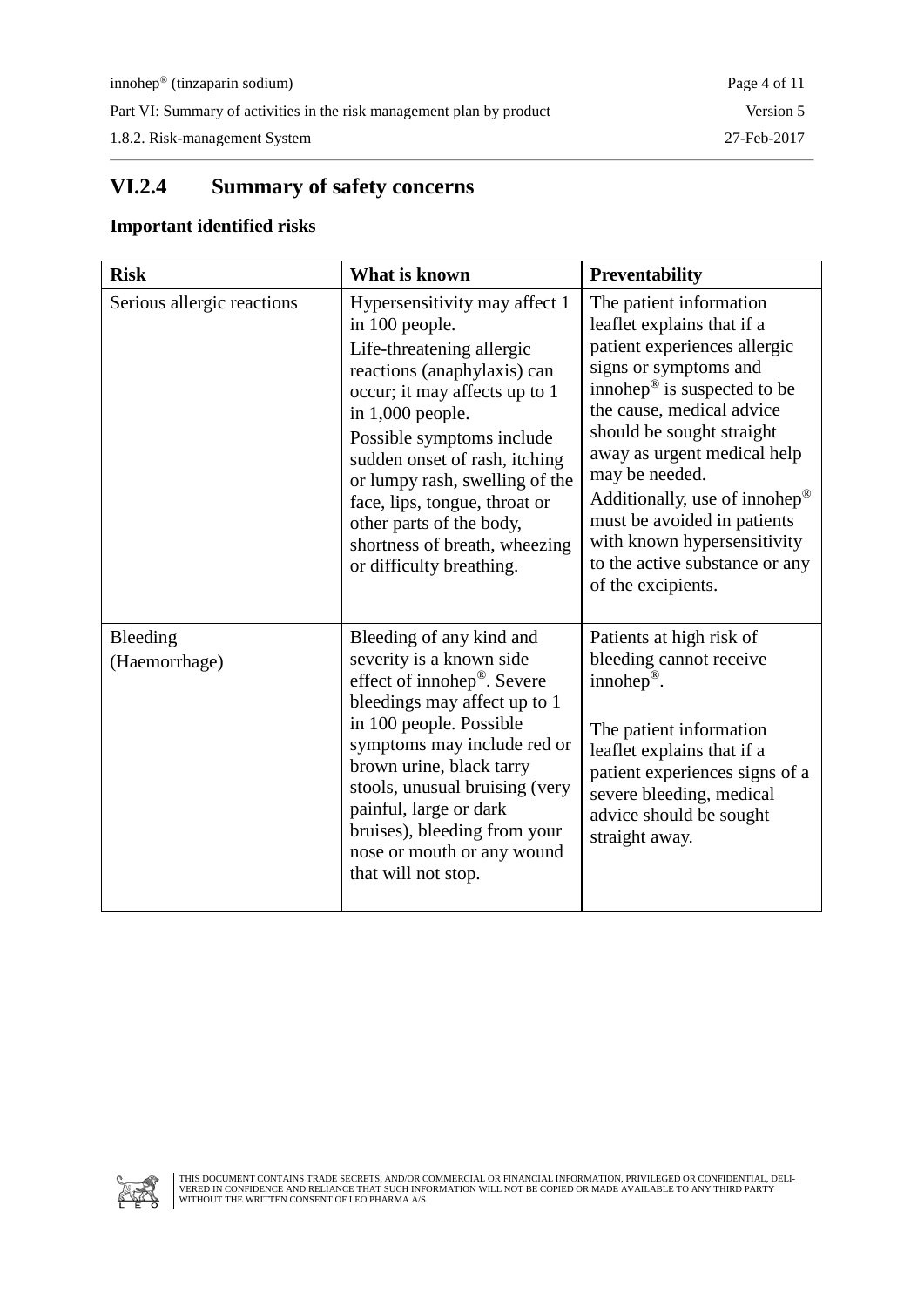Part VI: Summary of activities in the risk management plan by product Version 5

1.8.2. Risk-management System 27-Feb-2017

| Decrease in blood platelets                                                                                                                                              | Heparin-induced                                                                                                                                                                                                                                                                                   | It is advised that before and                                                                                                                                                                                                                                                                                                                                                                                                                                                                                                                                                                                                                                                                                                                                                                              |
|--------------------------------------------------------------------------------------------------------------------------------------------------------------------------|---------------------------------------------------------------------------------------------------------------------------------------------------------------------------------------------------------------------------------------------------------------------------------------------------|------------------------------------------------------------------------------------------------------------------------------------------------------------------------------------------------------------------------------------------------------------------------------------------------------------------------------------------------------------------------------------------------------------------------------------------------------------------------------------------------------------------------------------------------------------------------------------------------------------------------------------------------------------------------------------------------------------------------------------------------------------------------------------------------------------|
| (Thrombocytopenia and<br>heparin-induced<br>thrombocytopenia)                                                                                                            | thrombocytopenia (HIT) is<br>rare, may affects up to 1 in<br>1,000 people. The most<br>common symptom is a<br>decrease in blood platelets.<br>Blood platelets are cell<br>fragments which are involved<br>in the formation of blood<br>clots. HIT can result in either<br>bleeding or blood clots | during the treatment, routine<br>blood tests should be<br>performed in order to monitor<br>the effect of innohep $\mathcal{P}$ ,<br>including control of blood<br>platelet counts.<br>Regular monitoring of blood<br>platelet count in cancer<br>patients at extended treatment<br>for cancer associated<br>thrombosis is advised,<br>especially during the first<br>month, considering that<br>cancer and its treatments such<br>as chemotherapy may also<br>cause a decrease in blood<br>platelets. Additionally, it is<br>advised that innohep <sup>®</sup> must<br>be discontinued in patients<br>who develop a decrease in<br>blood platelets, and that<br>innohep® should not be used<br>in cases of current or history<br>of decrease in blood platelets<br>caused by innohep <sup>®</sup> therapy. |
| Decrease in bone density in<br>connection with long-term<br>treatment incl. bone fractures<br>(Osteoporosis in connection)<br>with extended use incl. bone<br>fractures) | A decrease in bone density<br>(osteoporosis) is rare, may<br>affects up to $1$ in $1,000$<br>people. It may occur if<br>treated with innohep $\mathscr P$ for a<br>long time. The bones may get<br>weak and break more easily.                                                                    | It is advised that patients<br>treated for a long time with<br>innohep <sup>®</sup> are monitored<br>closely, including monitoring<br>of possible undesirable<br>effects.                                                                                                                                                                                                                                                                                                                                                                                                                                                                                                                                                                                                                                  |
|                                                                                                                                                                          | Of note, in a large human<br>study of 450 patients treated<br>with innohep® for up to $6$<br>months, no incidents of<br>osteoporosis was seen.                                                                                                                                                    |                                                                                                                                                                                                                                                                                                                                                                                                                                                                                                                                                                                                                                                                                                                                                                                                            |

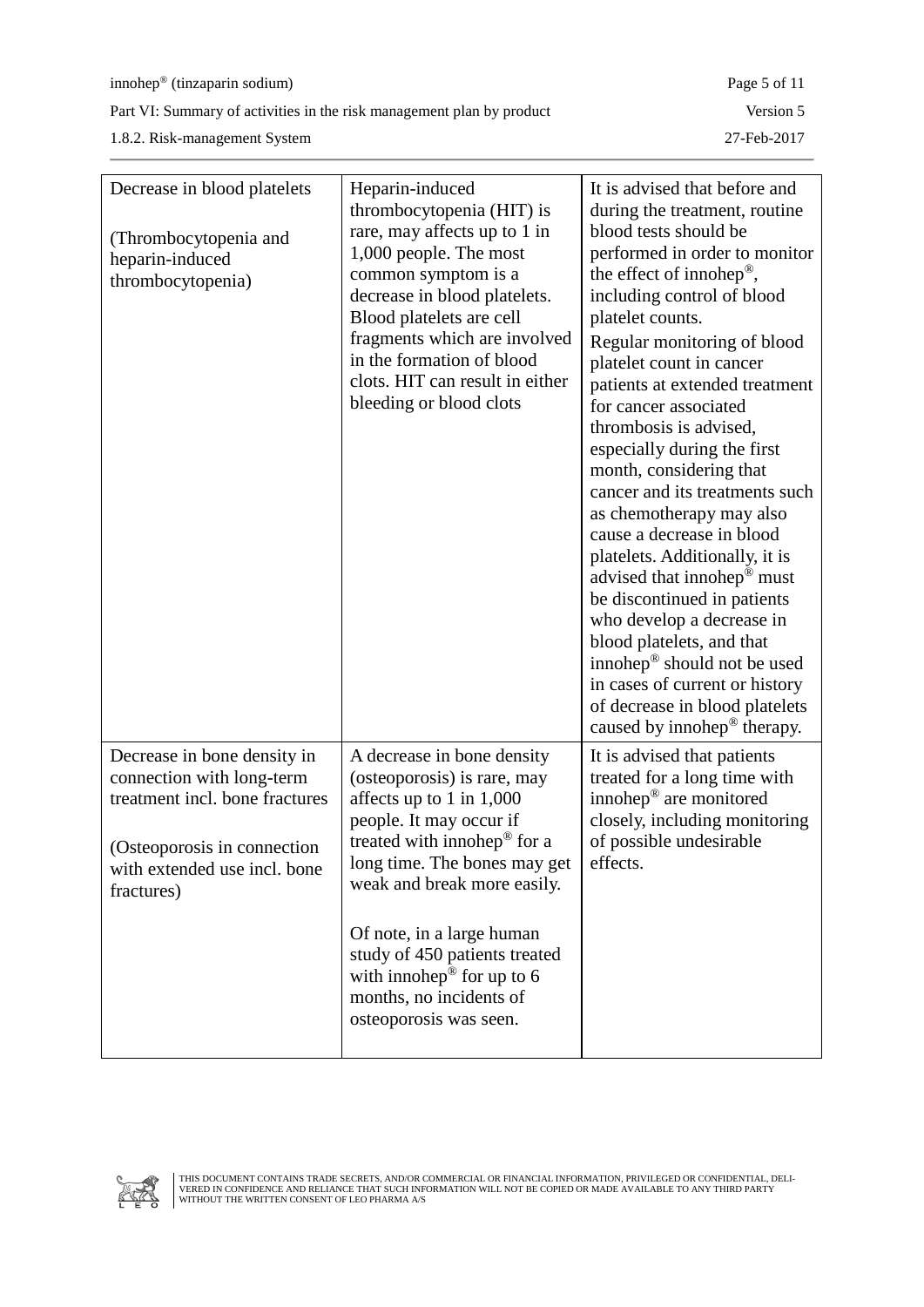innohep® (tinzaparin sodium) Page 6 of 11

Part VI: Summary of activities in the risk management plan by product Version 5

1.8.2. Risk-management System 27-Feb-2017

| Increased level of blood<br>potassium | Increased level of blood<br>potassium is rare, may affects<br>up to 1 in $1,000$ people.                                                                                                                                                                        | Blood potassium levels are<br>monitored regularly by blood<br>analyses before and during |
|---------------------------------------|-----------------------------------------------------------------------------------------------------------------------------------------------------------------------------------------------------------------------------------------------------------------|------------------------------------------------------------------------------------------|
| (Hyperkalaemia)                       | Symptoms include general<br>discomfort, abnormality of<br>heartbeat that ranges from<br>often unnoticed skipped beats<br>or accelerated heart rate to<br>very noticeable changes<br>accompanied by dizziness or<br>difficulty breathing and<br>muscle weakness. | the treatment for patients at<br>risk of abnormal blood<br>potassium levels.             |

#### **Important potential risks**

| <b>Risk</b> | What is known (Including reason why it is considered a<br>potential risk) |
|-------------|---------------------------------------------------------------------------|
| None        | N/A                                                                       |

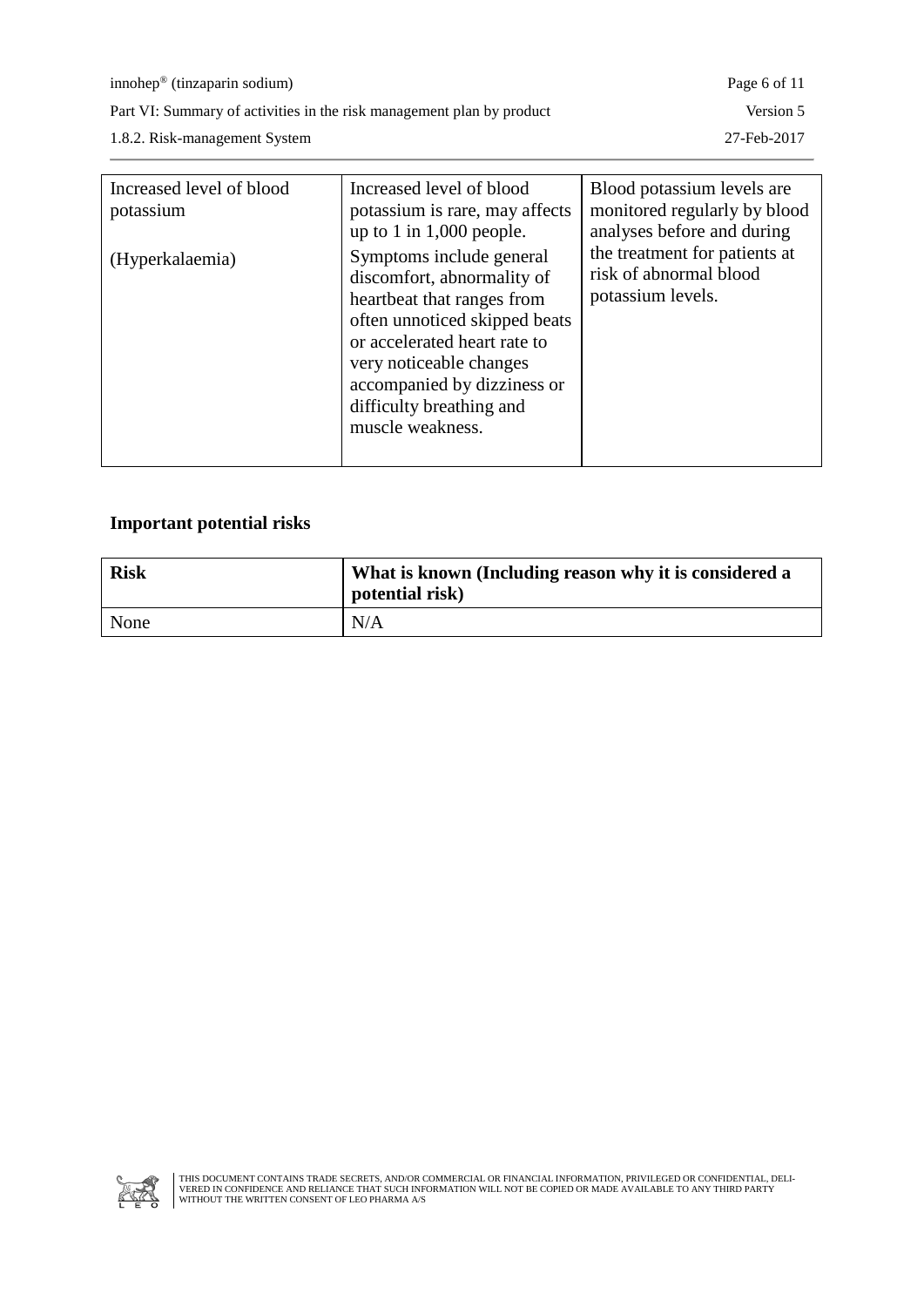innohep® (tinzaparin sodium) Page 7 of 11

Part VI: Summary of activities in the risk management plan by product Version 5

1.8.2. Risk-management System 27-Feb-2017

| <b>Missing information</b>                               | What is known                                                                                                                                                                                                                                                                                                                                                                                                                                                                                                                                                                                                                                                                                         |
|----------------------------------------------------------|-------------------------------------------------------------------------------------------------------------------------------------------------------------------------------------------------------------------------------------------------------------------------------------------------------------------------------------------------------------------------------------------------------------------------------------------------------------------------------------------------------------------------------------------------------------------------------------------------------------------------------------------------------------------------------------------------------|
| Use in patients with severely<br>reduced kidney function | Limited information is available about how innohep $\mathcal{O}$ works<br>in patients with a very low kidney function, defined as<br>having a creatinine clearance level below 20 ml/minute.<br>Caution is advised when innohep $^{\circledR}$ is used for patients with<br>severely reduced kidney function.                                                                                                                                                                                                                                                                                                                                                                                         |
| Use in children                                          | Limited information is available about how innohep $^{\circledR}$ works<br>in children below 18 years of age.<br>innohep $^{\circledR}$ is not approved for use in children.                                                                                                                                                                                                                                                                                                                                                                                                                                                                                                                          |
| Use during breast-feeding                                | It is unknown whether tinzaparin (the active ingredient in<br>innohep <sup>®</sup> ) is transferred into human breast milk and there<br>may therefore be a risk of transmission to the breast-feeding<br>infant if the mother is treated with innohep <sup>®</sup> .<br>For the mother, the risk of blood clots is particularly high<br>during the first six weeks after child birth.<br>Therefore, in collaboration with a healthcare professional, a<br>decision must be made whether to stop breast-feeding or to<br>stop innohep $\mathcal{D}$ treatment, taking into account the benefit of<br>breast-feeding for the child and the benefit of innohep <sup>®</sup><br>treatment for the mother. |
| Effect on fertility                                      | It is unknown whether innohep® has an effect on human<br>fertility. Experience from animals did not indicate any<br>harmful effects on reproduction.                                                                                                                                                                                                                                                                                                                                                                                                                                                                                                                                                  |
| Safety information in use<br>beyond 6 months duration    | Studies in patients have tested safety and efficacy for use of<br>innohep $\mathcal{P}$ for up to 6 months. Safety information on<br>treatment beyond 6 months is limited as there are no studies<br>with innohep® used beyond 6 months.                                                                                                                                                                                                                                                                                                                                                                                                                                                              |

## **VI.2.5 Summary of risk minimisation measures by safety concern**

All medicines have a Summary of Product Characteristics (SmPC) which provides physicians, pharmacists and other health care professionals with details on how to use the medicine, the risks and recommendations for minimising them. An abbreviated version of this in lay language is provided in the form of the Package Leaflet (PL). The measures in these documents are known as routine risk minimization measures.

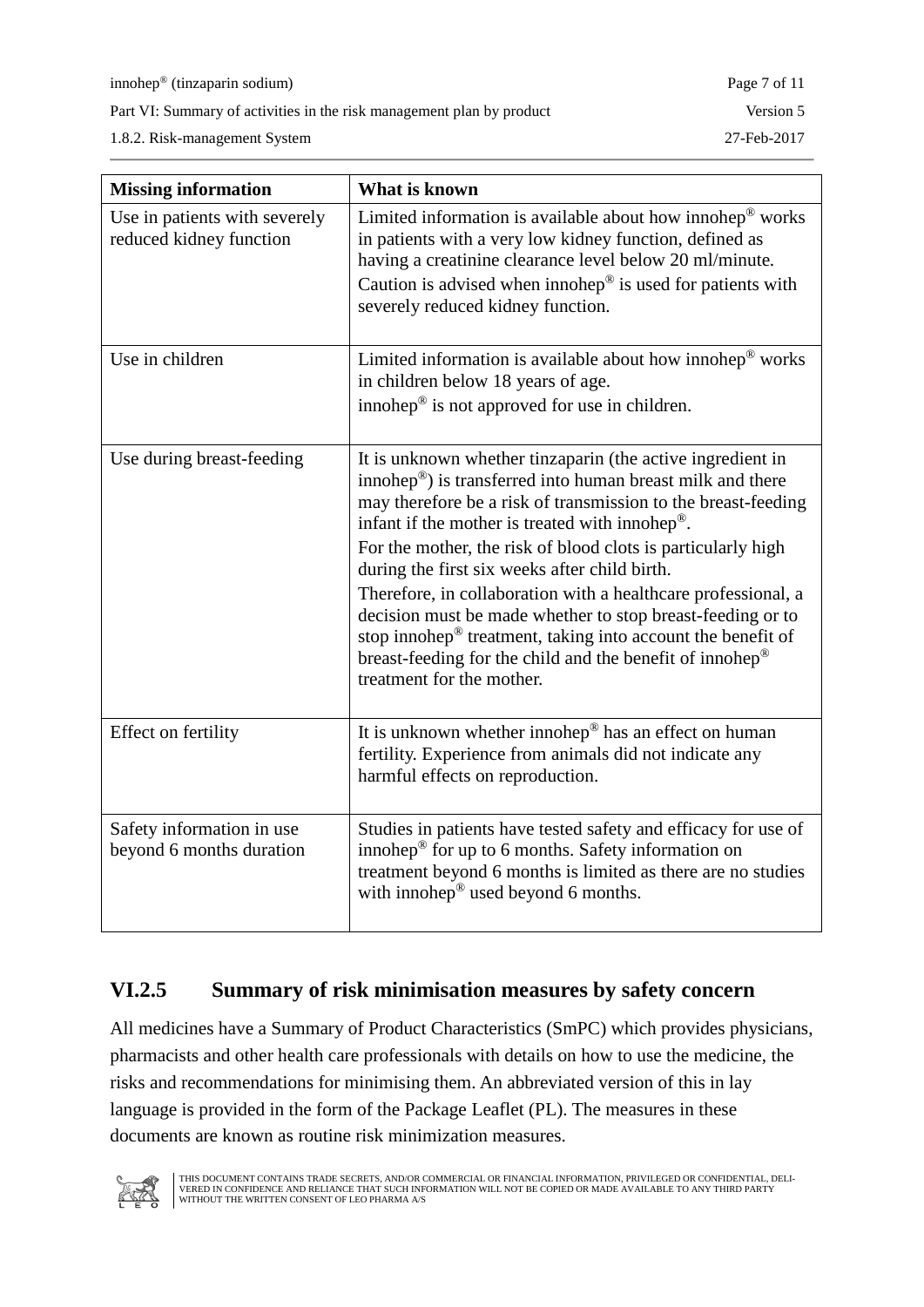The Summary of Product Characteristics and the Package Leaflet for innohep® can be found on the homepages of the national Health Authorities.

This medicine has no additional risk minimisation measures.

## **VI.2.6 Planned post-authorisation development plan**

None planned.

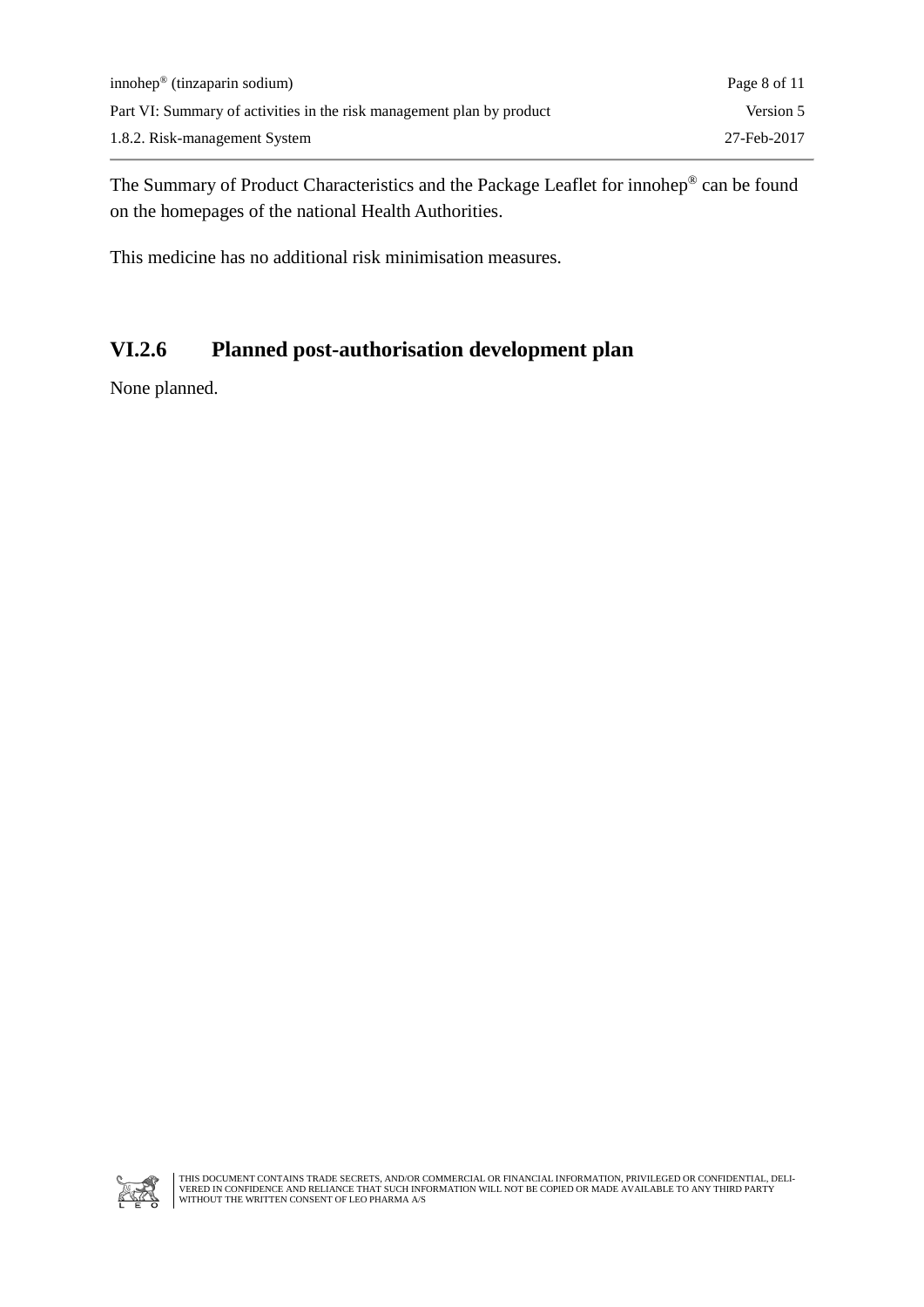# **VI.2.7 Summary of changes to the Risk Management Plan over time**

| Table 1 | Major changes to the Risk Management Plan over time |
|---------|-----------------------------------------------------|
|         |                                                     |

| <b>Version</b> | <b>Date</b> | <b>Safety Concerns</b>                                                                                                                                                                                                                                                                                                                                                                                                                                | <b>Comment</b>                                                                                                                 |
|----------------|-------------|-------------------------------------------------------------------------------------------------------------------------------------------------------------------------------------------------------------------------------------------------------------------------------------------------------------------------------------------------------------------------------------------------------------------------------------------------------|--------------------------------------------------------------------------------------------------------------------------------|
| 1              | 18/09/2013  | Important identified risks<br>1. Serious allergic reactions<br>2. Haemorrhage<br>3. Thrombocytopenia and heparin-induced<br>thrombocytopenia<br>4. Osteoporosis in connection with extended<br>use incl. bone fractures<br>5. Hyperkalaemia<br>Important potential risks<br>None<br>Missing information<br>None                                                                                                                                       | Version under<br>original review                                                                                               |
| $\overline{2}$ | 18/06/2014  | Important identified risks<br>1. Serious allergic reactions<br>2. Haemorrhage<br>3. Thrombocytopenia and heparin-induced<br>thrombocytopenia<br>4. Osteoporosis in connection with extended<br>use incl. bone fractures<br>5. Hyperkalaemia<br>Important potential risks<br>None<br>Missing information<br>1. Use in renal impairment<br>(creatinine clearance <20 ml/min)<br>2. Use in children<br>3. Use during lactation<br>4. Effect on fertility | Version originally<br>approved<br>4 Missing<br>information added<br>based on assessment<br>by the DHMA (MRP<br>procedure RMS). |
| 3              | 15/06/2015  | "Safety information in use beyond 6                                                                                                                                                                                                                                                                                                                                                                                                                   | New version                                                                                                                    |

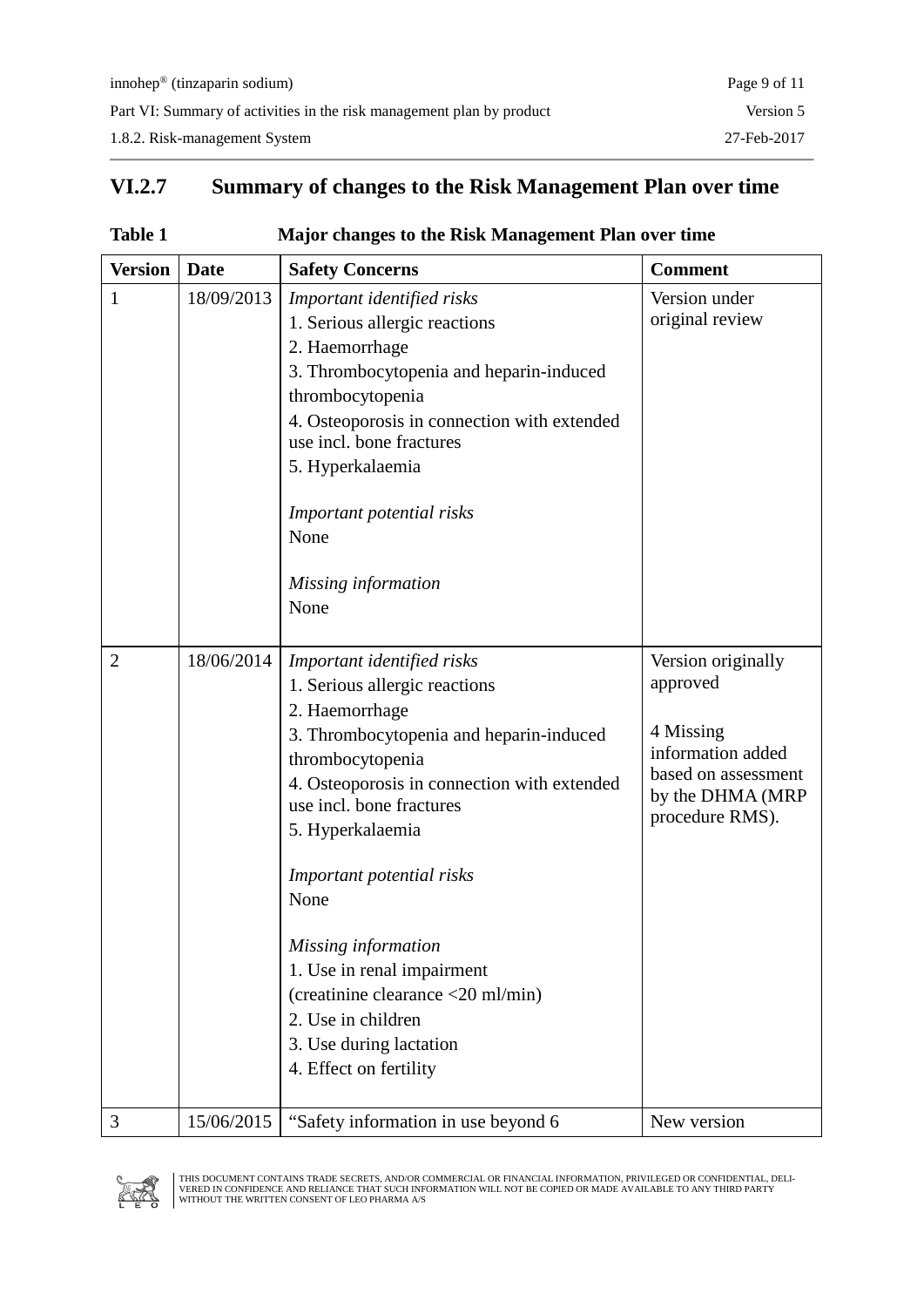1.8.2. Risk-management System 27-Feb-2017

| <b>Version</b> | <b>Date</b> | <b>Safety Concerns</b>                         | <b>Comment</b>                          |
|----------------|-------------|------------------------------------------------|-----------------------------------------|
|                |             | months" has been added as missing              | submitted for                           |
|                |             | information.                                   | assessment.                             |
|                |             |                                                |                                         |
|                |             | Proposed safety concerns for this version are: | New missing                             |
|                |             | Important identified risks                     | information added                       |
|                |             | 1. Serious allergic reactions                  | based on assessment<br>by the MHRA, UK. |
|                |             | 2. Haemorrhage                                 |                                         |
|                |             | 3. Thrombocytopenia and heparin-induced        | Editorial change in                     |
|                |             | thrombocytopenia                               | Missing information                     |
|                |             | 4. Osteoporosis in connection with extended    | for Use in patients                     |
|                |             | use incl. bone fractures                       | with severe renal                       |
|                |             | 5. Hyperkalaemia                               | impairment.                             |
|                |             | Important potential risks                      |                                         |
|                |             | None                                           |                                         |
|                |             |                                                |                                         |
|                |             | Missing information                            |                                         |
|                |             | 1. Use in patients with creatinine clearance   |                                         |
|                |             | $<$ 20 ml/min                                  |                                         |
|                |             | 2. Use in children                             |                                         |
|                |             | 3. Use during lactation                        |                                         |
|                |             | 4. Effect on fertility                         |                                         |
|                |             | 5. Safety information in use beyond 6          |                                         |
|                |             | months                                         |                                         |
|                |             |                                                |                                         |
| $\overline{4}$ | 16/06/2016  | Important identified risks                     | Version approved                        |
|                |             | 1. Serious allergic reactions                  | based on assessment                     |
|                |             | 2. Haemorrhage                                 | by the DHMA (MRP                        |
|                |             | 3. Thrombocytopenia and heparin-induced        | procedure RMS).                         |
|                |             | thrombocytopenia                               |                                         |
|                |             | 4. Osteoporosis in connection with extended    |                                         |
|                |             | use incl. bone fractures                       |                                         |
|                |             | 5. Hyperkalaemia                               |                                         |
|                |             | Important potential risks                      |                                         |
|                |             | None                                           |                                         |
|                |             |                                                |                                         |
|                |             | Missing information                            |                                         |
|                |             | 1. Use in patients with creatinine clearance   |                                         |